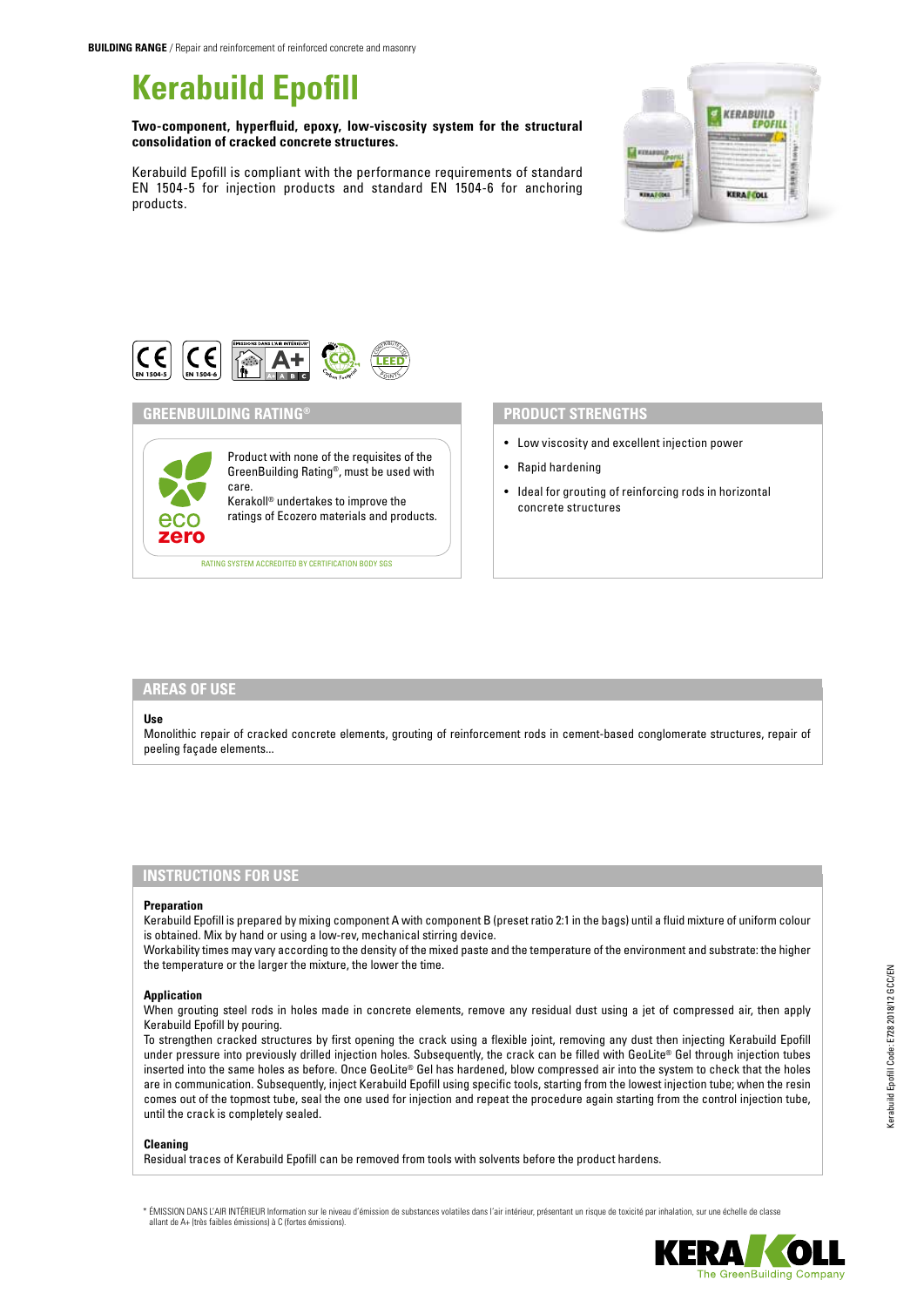*Monolithic repair of cracked structural elements, grouting of reinforcement rods in concrete structures, repair of peeling façade elements using a two-component, hyperfluid, epoxy system such as Kerabuild Epofill by Kerakoll SpA, that is CE-marked and compliant with the performance requirements of standard EN 1504-5 for injection products and standard EN 1504-6 for anchoring products.*

# **TECHNICAL DATA COMPLIANT WITH KERAKOLL QUALITY STANDARD**

| pearance                          | part A transparent liquid, part B yellow-coloured liquid                  |  |  |  |  |
|-----------------------------------|---------------------------------------------------------------------------|--|--|--|--|
| Volumetric mass                   | part A 1,100 kg/m <sup>3</sup> – part B 1,050 kg/m <sup>3</sup>           |  |  |  |  |
| Shelf life                        | $\approx$ 12 months in the original packaging                             |  |  |  |  |
| Warning                           | protect from frost, avoid direct exposure to sunlight and sources of heat |  |  |  |  |
| Pack                              | part A: 0.66 kg bucket / part B: 0.33 kg bottle                           |  |  |  |  |
| Mixing ratio                      | part A : part $B = 2:1$                                                   |  |  |  |  |
| Viscosity of the mixture          | $\approx$ 380 mPa $\cdot$ s (rotor 2 RPM 50)<br>rooktield method          |  |  |  |  |
| Density of the mixture            | $\approx 1100~\rm{ka/m^3}$                                                |  |  |  |  |
| Pot life (1 ka):                  | ≥ 80 min (at +5 °C) / ≥ 30 min (at +21 °C) / ≥ 10 min (at +30 °C)         |  |  |  |  |
| Temperature range for application | from $+5$ °C to $+30$ °C                                                  |  |  |  |  |
| Coverage                          | $\approx$ 1.1 kg/dm <sup>3</sup> of cracks to be injected                 |  |  |  |  |

| <b>PERFORMANCE</b> |  |  |  |  |  |
|--------------------|--|--|--|--|--|
|                    |  |  |  |  |  |
|                    |  |  |  |  |  |

| HIGH-TECH                                                                               |                              |                                                                            |                                      |                                      |                                         |  |
|-----------------------------------------------------------------------------------------|------------------------------|----------------------------------------------------------------------------|--------------------------------------|--------------------------------------|-----------------------------------------|--|
| <b>Performance</b><br>characteristic                                                    | Test<br><b>Method</b>        | <b>Requirements of standard</b><br>EN 1504-5                               |                                      |                                      | <b>Kerabuild Epofill</b><br>performance |  |
| Adhesion                                                                                | EN 12618-2                   | tensile strength                                                           | cohesive failure in the<br>substrate |                                      | cohesive failure in the<br>substrate    |  |
| Shear strength                                                                          | EN 12618-3                   | shear strength                                                             | monolithic failure                   |                                      | monolithic failure                      |  |
| Volumetric shrinkage                                                                    | EN 12617-2                   | percentage shrinkage                                                       | $< 3\%$                              |                                      | $< 3\%$                                 |  |
| Glass transition temperature                                                            | EN 12614                     | $\geq 40$ °C                                                               |                                      |                                      | >40 °C                                  |  |
| Workability when injecting                                                              | <b>EN 1771</b>               | injection time in 0.2 mm<br>cracks                                         | Dry                                  | $> 7$ N/mm <sup>2</sup>              | $> 7$ N/mm <sup>2</sup>                 |  |
|                                                                                         |                              |                                                                            | Damp                                 | $> 7$ N/mm <sup>2</sup>              | $> 7$ N/mm <sup>2</sup>                 |  |
| Durability                                                                              | EN 12618-2                   | resistance to frost-thaw<br>cohesive failure in the<br>cycles<br>substrate |                                      | cohesive failure in the<br>substrate |                                         |  |
| <b>Performance</b><br>characteristic                                                    | <b>Test</b><br><b>Method</b> | <b>Requirements of standard</b><br>FN 1504-6                               |                                      |                                      | <b>Kerabuild Epofill</b><br>performance |  |
| Pull-out strength of steel rebars<br>(movement in mm in relation to a<br>75 kN load)    | EN 1881                      | $\leq 0.6$                                                                 |                                      |                                      | ${}_{<}0.6$                             |  |
| Creep under load (movement in<br>mm under a continuous load of<br>50 kN after 3 months) | EN 1544                      | $\leq 0.6$                                                                 |                                      |                                      | ${}_{<}0.6$                             |  |
| <b>Reaction to fire</b>                                                                 | EN 13501-1                   | <b>Euroclass</b>                                                           |                                      |                                      | F                                       |  |